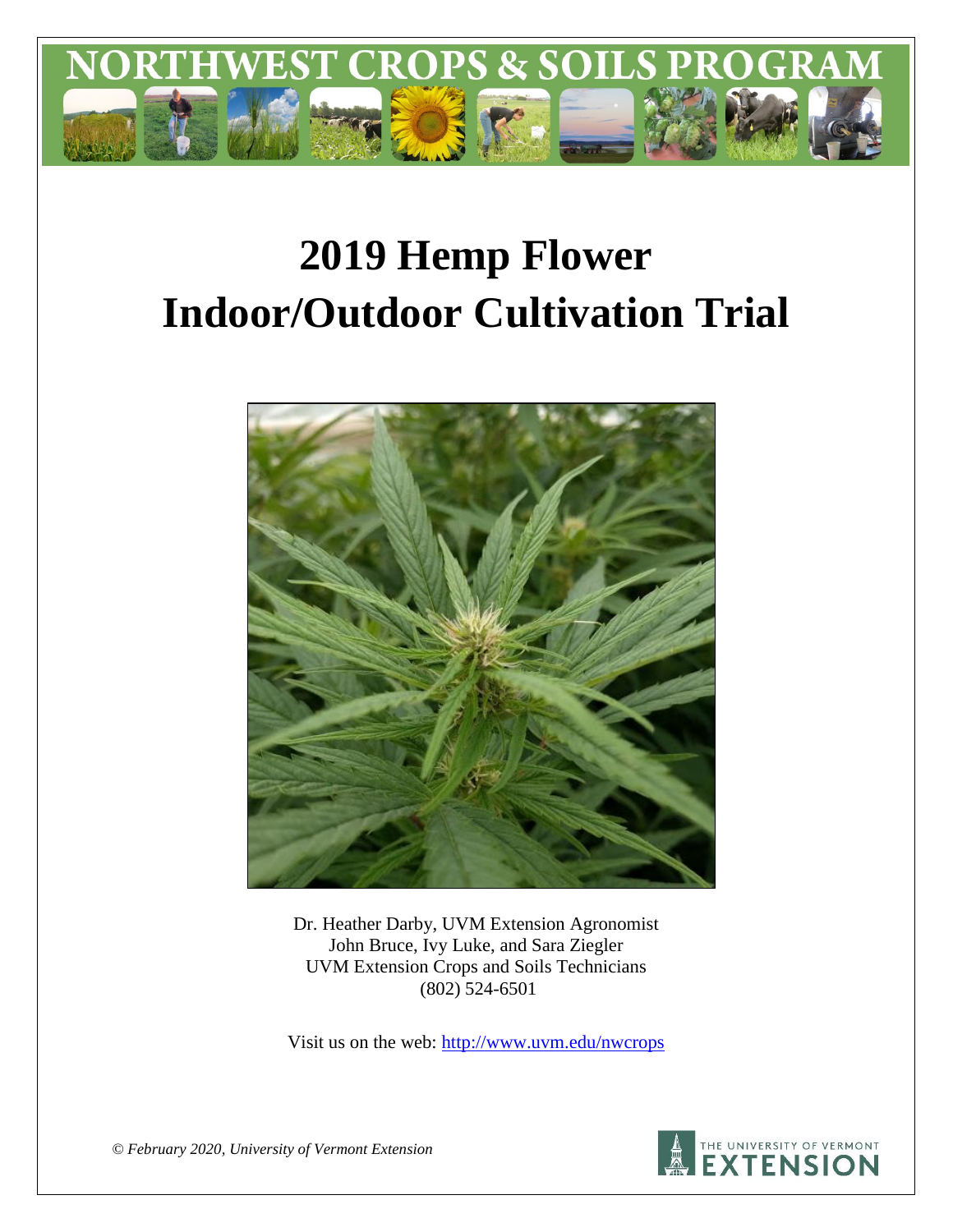#### **2019 HEMP FLOWER INDOOR/OUTDOOR CULTIVATION TRIAL**

Dr. Heather Darby, University of Vermont Extension heather.darby[at]uvm.edu

Hemp is a non-psychoactive variety of *Cannabis sativa L*. The crop is one of historical importance in the U.S. and re-emerging worldwide importance as medical providers and manufacturers seek hemp as a renewable and sustainable resource for a wide variety of consumer and industrial products. Hemp grown for all types of end-use (health supplement, fiber, and seed) contains less than 0.3% tetrahydrocannabinol (THC). Hemp varieties intended to produce a health supplement contain relatively high concentrations of a compound called cannabidiol (CBD), potentially 10-15%. CBD has purported benefits such as relief from inflammation, pain, anxiety, seizures, spasms, and other conditions. The CBD is the most concentrated in the female flower buds of the plant; however, it is also in the leaves and other plant parts as well.

To produce hemp for flower, the plant is generally grown intensively as a specialty crop and the flowers are cultivated for maximum growth. The various cannabinoids and terpenes concentrated in the flower buds are often extracted and incorporated into topical products (salves, lip balm, lotion) and food and is available

in pill capsules, powder form, and more, which can be found in the market today. To help farmers succeed, agronomic research on hemp is needed in the United States. University of Vermont, in partnership with the [CASE Institute](https://www.caseinstitute.org/) (https://www.caseinstitute.org/),

evaluated Boax hemp variety under two growing conditions for their growth habit, flower yields, and flower quality. Growing conditions for Boax variety included two types of conditions, 1) "indoors" under a plastic hoop house and 2) "outdoors" without cover. Plastic hoop houses or "caterpillar tunnels" can be an inexpensive alternative to typical high tunnels and can provide greater control over environmental conditions for crops (Image 1).



**Image 1. Plastic hoop house Alburgh, VT, 2018.**

## **MATERIALS AND METHODS**

The impact of indoor versus outdoor production of hemp for flower production was evaluated at Borderview Research Farm in Alburgh, VT. The experimental design was a randomized complete block with 4 replicates. Plots consisted of 5 plants spaced 5' apart in the row and between rows (Table 1). Treatments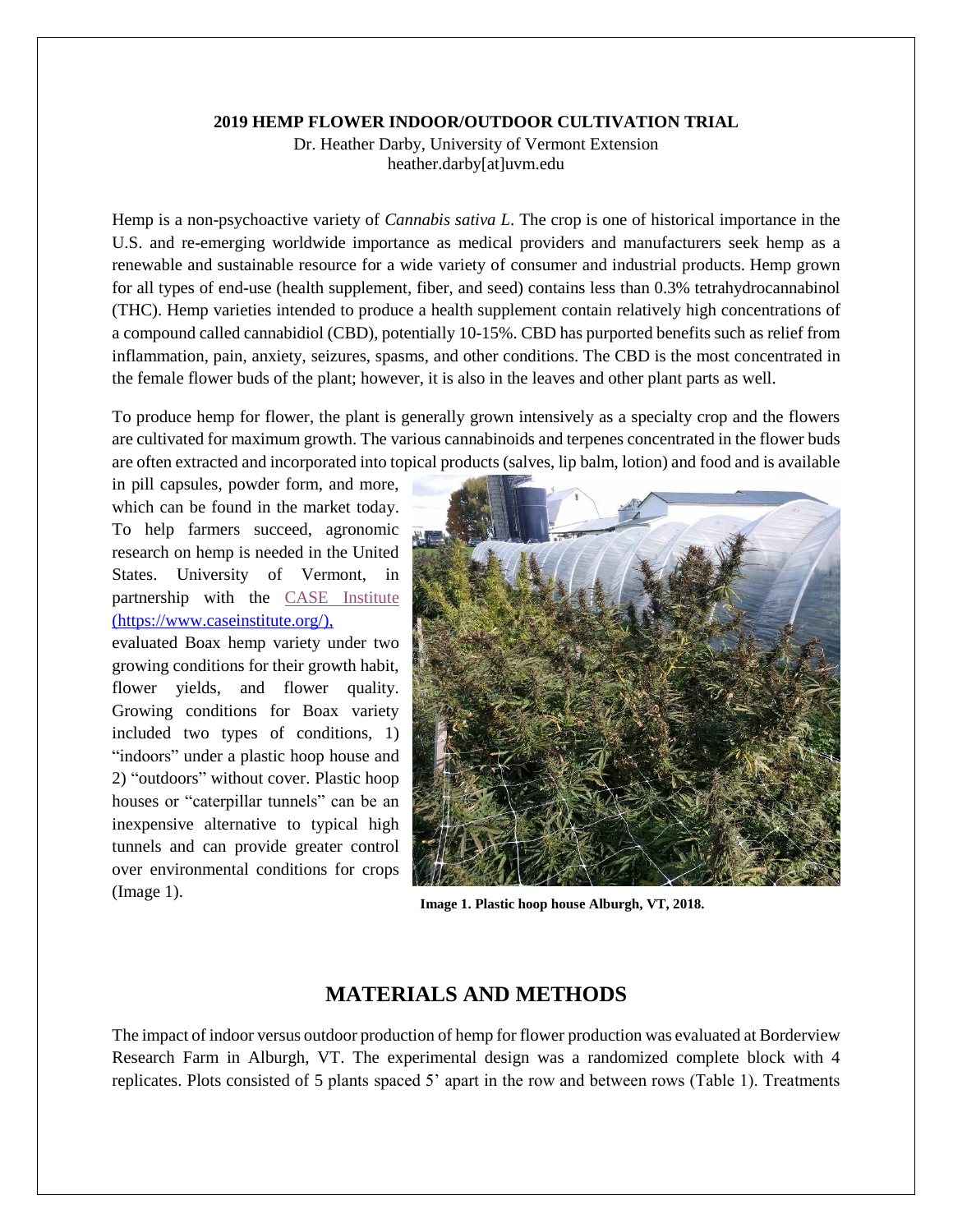consisted of cultivation method: 1) Under plastic hoop house "Indoor" and 2) Outdoors without cover "Outdoor" (Image 1).

| Location                  | <b>Borderview Research Farm</b>                        |  |  |  |
|---------------------------|--------------------------------------------------------|--|--|--|
|                           | Alburgh, VT                                            |  |  |  |
| Soil type                 | Benson rocky silt loam, 3-5% slope                     |  |  |  |
| Previous crop             | Organic corn                                           |  |  |  |
| <b>Plant spacing (ft)</b> | 5 x 5                                                  |  |  |  |
| <b>Planting date</b>      | $19$ -Jun                                              |  |  |  |
| <b>Harvest date</b>       | $23-Oct$                                               |  |  |  |
| <b>Fertilization</b>      | 120 lbs N ac <sup>-1</sup> , 60 lbs K ac <sup>-1</sup> |  |  |  |

**Table 1. Agronomic information for the hemp variety trial 2019, Alburgh, VT.**

To produce clones for the experiment, seed material was planted into 72-cell trays containing Fort Light potting mix (Vermont Compost Company, Montpelier, VT) on 9-Mar and placed in the UVM Greenhouses (Burlington, VT). Greenhouse temperatures were maintained at  $70-75$ ° F during the day and 68-72° F at night and received 18 hours of supplemental light at  $400 \text{ W/m}^2$  from 1000W metal halide fixtures. Seedling were transplanted into 6" round pots from Dillen International (Twinsburg, OH) on 27-Mar and plugs were dusted with Blue Sky Organics Myco-Grow (Vernon, BC, Canada). On 18-Apr, female plants were transplanted into 9" pots from Nursery Supplies Inc. (Jacksonville, FL). At transplant, plant starts received supplemental fertility in the form of Greenhouse Feeding BioGrow (7-2-4) (Amsterdam-Zuidoost, Netherlands). On 7-May, mother plants were selected for clonal propagation and transplanted into #3 squat pots from Nursery Supplies Inc. (Jacksonville, FL). Plants were fertilized with BioGrow, and covered with Black Dirt Farm Vermicompost-Inoculated Mulch (Greensboro Bend, VT). On 1-Jun, cuttings were taken from each of the mother plants and allowed to soak in  $H_2O$  for 3-4 hours to increase turgidity before being introduced to the EZ-Clone aerocloner (Sacramento, CA). Aerocloners were filled with 12 gallons DI H2O and 240 mL Clonex Liquid Solution (Lansing, MI). Cuttings were removed from H<sub>2</sub>O soak, cut fresh at a 45-degree angle (approximately 1/4" below a node), and dipped up to 2" in Clonex Rooting Hormone Gel (Lansing, MI). Cuttings were placed in aerocloner with at least 2 nodes below neoprene collar and at least 3 leaves above. Pump was set on timer for 15 min ON / 15 min OFF continuously with T5 lighting (approximately 18" from cuttings) set for 18 hours ON / 6 hours OFF. For one week, cuttings were allowed to callus and begin root formation, with a reservoir temperature of approximately 75<sup>o</sup> F and pH between 5.6-6.0. After 7 days, reservoir was emptied, cleaned, and refilled with 12 gallons of fresh DI H2O and 360 mL Clonex Liquid Solution. Pump, lighting, timers, temperature, and pH remained the same. After 14 days, cuttings were fully rooted (approximately 2" roots emerging from callused stem) and transplanted into Fort Light potting mix (Vermont Compost Company) in trays of 1801 pots.

On 19-Jun, clones were transplanted into black plastic mulch with drip tape. Fertility amendments were based on soil test results received from the University of Vermont Agricultural and Environmental Testing Laboratory (Burlington, VT). The field was fertilized with 120 lbs N  $ac^{-1}$  over the course of six weeks via fertigation. Nitrogen was applied in the form of ammonium nitrate plus sulfur (28-0-0) distributed evenly through 1000 gallons of water using a Dosatron unit. In addition, potassium chloride (0-0-62) was applied at a rate of 100 lbs ac<sup>-1</sup> just following planting. Based on soil test results, no further nutrients were required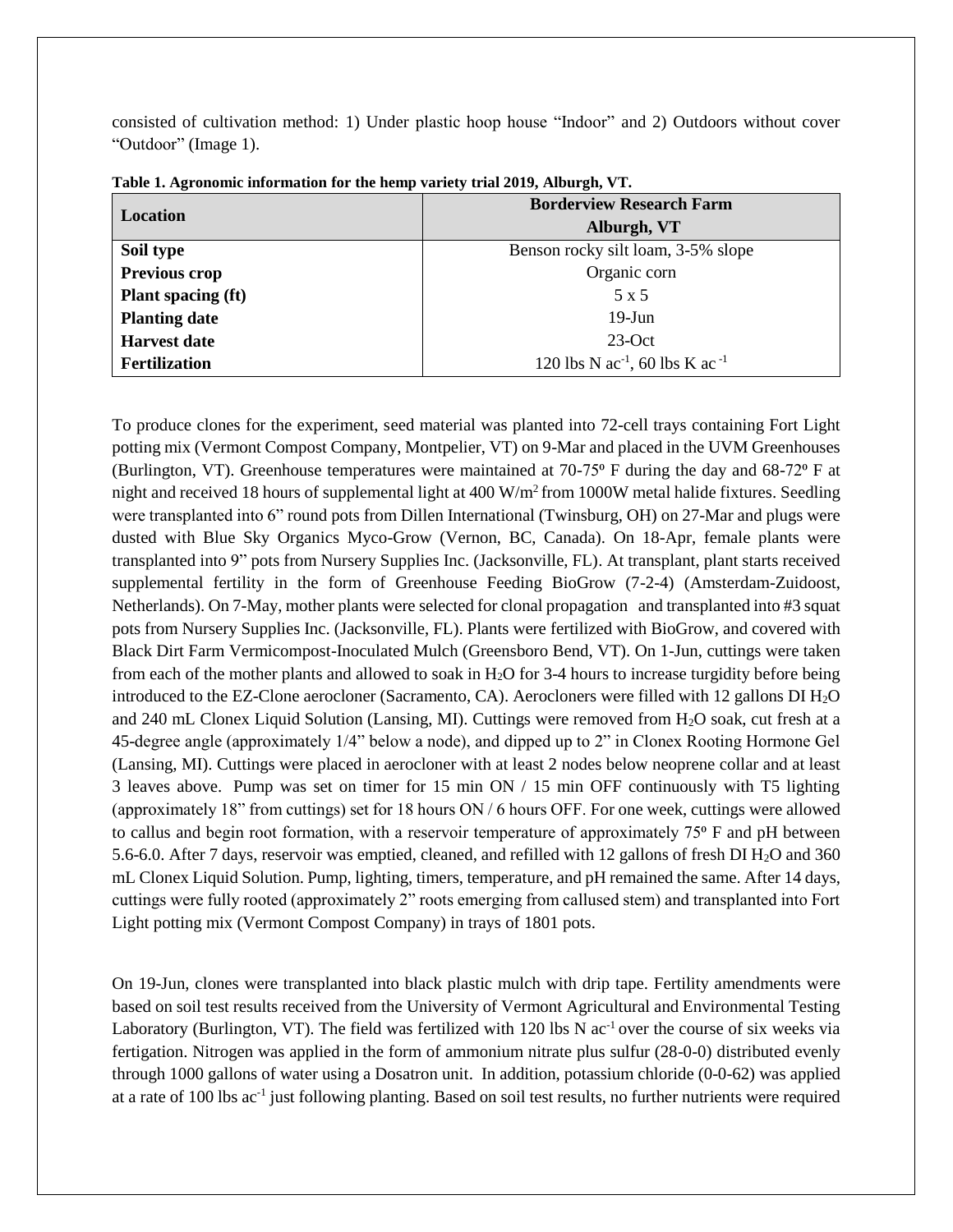for production of hemp. Irrigation was applied on a weekly basis at a rate of 8000 gallons of water per acre delivered via drip tape. Irrigation duration and amount was modified based on weekly rainfall.



**Image 1. Munch Machine Mother Bucker (Toppenish, WA).**

Wet bud weight and unmarketable bud weight were recorded. The flower buds were then dried at 80° F or ambient temperature with airflow until dry enough for storage without molding. A subsample of flower bud from each plot was dried in a small dehydrator and wet weights and dry weights were recorded in order to calculate the percent moisture of the flower buds. The percent moisture at harvest was used to calculate dry matter yields. Flower subsample was then sent to Nutraceuticals Science Laboratory (Waterbury, VT) for cannabinoid analysis.

For each plant harvested, the whole plant weight was recorded. Plants harvested on 23-Oct were broken down into smaller branched sections and larger "fan" or "sun" leaves were removed by hand, while smaller leaves were left attached since they subtend from the flower bract. Remaining stems were then bucked using the Munch Machine Mother Bucker (Toppenish, WA) (Image 1) and remaining leaf material and buds were collected. Wet bud and leaf material was then processed through the Centurion Pro Gladiator Trimmer (Maple Ridge, BC, Canada) (Image 2).



**Image 2. Centurion Pro Gladiator Trimmer (Maple Ridge, BC, Canada).**

The data were analyzed using mixed model analysis using the mixed procedure of SAS (SAS Institute, 1999). Mean comparisons were made using the Least Significant Difference (LSD) procedure when the Ftest was considered significant (p<0.10). Data was analyzed using the PROC MIXED procedure in SAS with the Tukey-Kramer adjustment, which means that each variable was analyzed with a pairwise comparison (i.e. 'variety 1' statistically outperformed 'variety 2', 'variety 2' statistically outperformed 'variety 3', etc.). Relationships between variables were analyzed using the GLM procedure.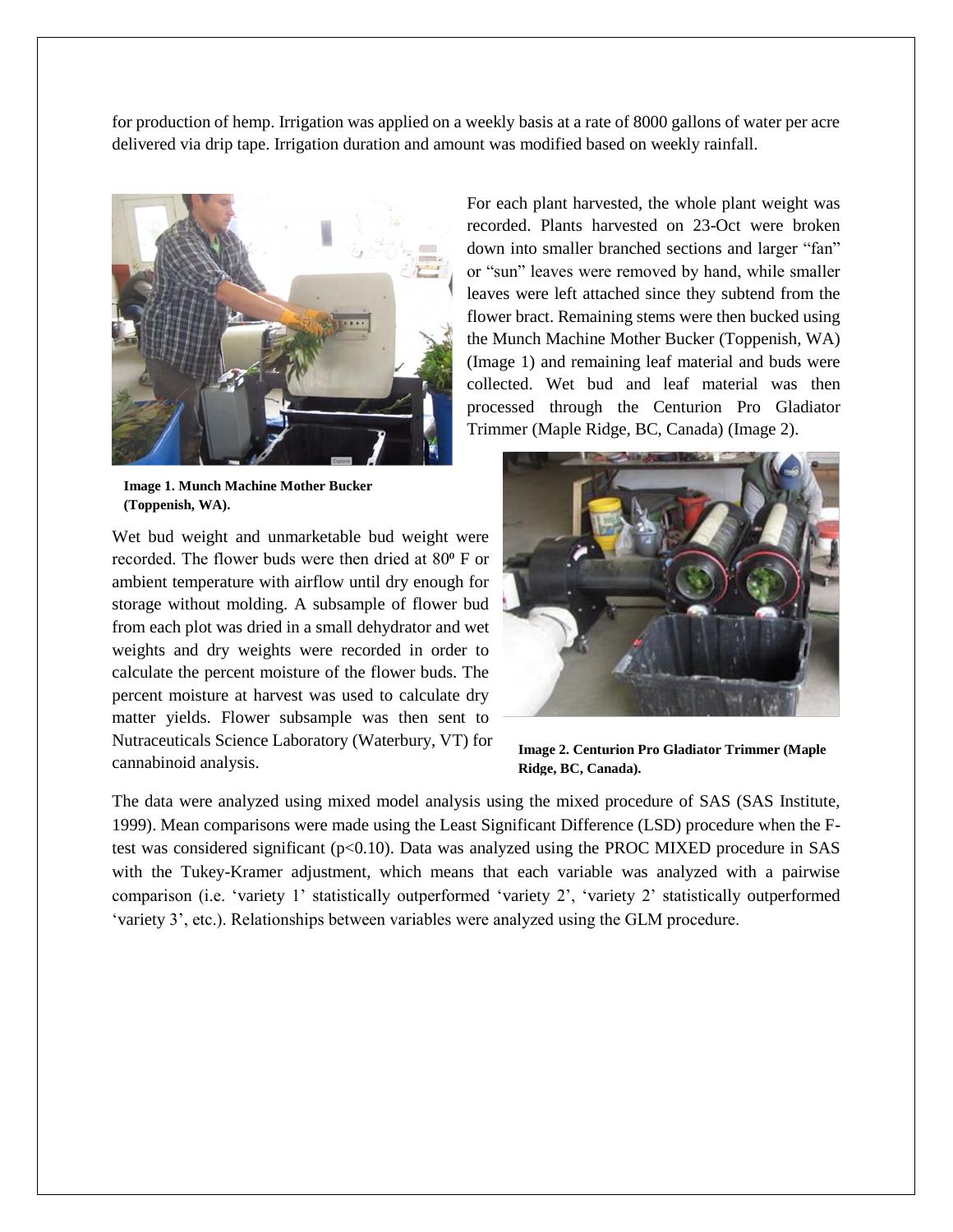Variations in yield and quality can occur because of variations in genetics, soil, weather, and other growing conditions. Statistical analysis makes it possible to determine whether a difference among treatments is real or whether it might have occurred due to other variations in the field. At the bottom of each table a p-value is presented for each variable that showed statistical significance (p-value  $\leq 0.10$ ). In this case, the difference between two treatments within a column is equal to or greater than the least significant difference (LSD) value and you can be sure that for 9 out of 10 times, there is a real difference between the two treatments. In this example, hybrid 3 is significantly different from hybrid 1 but not from hybrid 2. Hybrid 2 and hybrid 3 have share the same letter 'a' next to their yield value, to indicate that these results are statistically similar. The difference between hybrid 3 and hybrid 2 is equal to 1.5, which is less than the

LSD value of 2.0. This means that these hybrids did not differ in yield. The difference between hybrid 3 and hybrid 1 is equal to 3.0, which is greater than the LSD value of 2.0. This means that the yields of these hybrids were significantly different from one another. The letter 'b' next to hybrid 1's yield value shows that this value is significantly different from hybrid 2 and hybrid 3, which have the letter 'a' next to their value.

| <b>Treatment</b>           | Yield            |  |  |
|----------------------------|------------------|--|--|
| Hybrid 1                   | 6.0 <sub>b</sub> |  |  |
| Hybrid 2                   | 7.5a             |  |  |
| Hybrid 3                   | 9.0a             |  |  |
| LSD (p-value $\leq 0.10$ ) | 2.0              |  |  |

Participants of State Hemp Programs intending to grow are required to follow state and federal regulations regarding hemp production and registration. Growers must register within their intended state for production and must adhere to most current or active rules and regulations for production within a grower's given state. Regulations are subject to change from year to year with the development and approval of proposed program rules and it is important to note that regulations may vary across state lines and may be impacted by pending federal regulations. Please refer to this

[https://agriculture.vermont.gov/sites/agriculture/files/documents/PHARM/hemp/Industrial\\_Hemp\\_Rul](https://agriculture.vermont.gov/sites/agriculture/files/documents/PHARM/hemp/Industrial_Hemp_Rule_%20SOS_05172019.pdf) [e\\_%20SOS\\_05172019.pdf](https://agriculture.vermont.gov/sites/agriculture/files/documents/PHARM/hemp/Industrial_Hemp_Rule_%20SOS_05172019.pdf) for a detailed outline of proposed rules in Vermont. Additional information regarding the Vermont Agency of Agriculture, Food and Markets (VAAFM) Hemp Program can be found on the VAAFM website here: [https://agriculture.vermont.gov/public-health-agricultural-resource](https://agriculture.vermont.gov/public-health-agricultural-resource-management-division/hemp-program)[management-division/hemp-program.](https://agriculture.vermont.gov/public-health-agricultural-resource-management-division/hemp-program)

## **RESULTS**

Seasonal precipitation and temperature were recorded with a Davis Instrument Vantage Pro2 weather station, equipped with a WeatherLink data logger at Borderview Research Farm in Alburgh, VT (Table 2). The month of July was hot and dry when compared to the 30-year average, followed by a slightly cooler than normal August. June, July and October saw higher than normal temperatures whereas August and September were slightly below normal. July and August were below average precipitation amounts with the tail end of the season receiving a well above average amounts of precipitation. Overall, there were an accumulated 2211 Growing Degree Days (GDDs) this season, approximately 197 more than the historical average, with much of the heat coming mid-season. Hemp plants received supplemental irrigation to account for precipitation deficits throughout the growing season, as needed.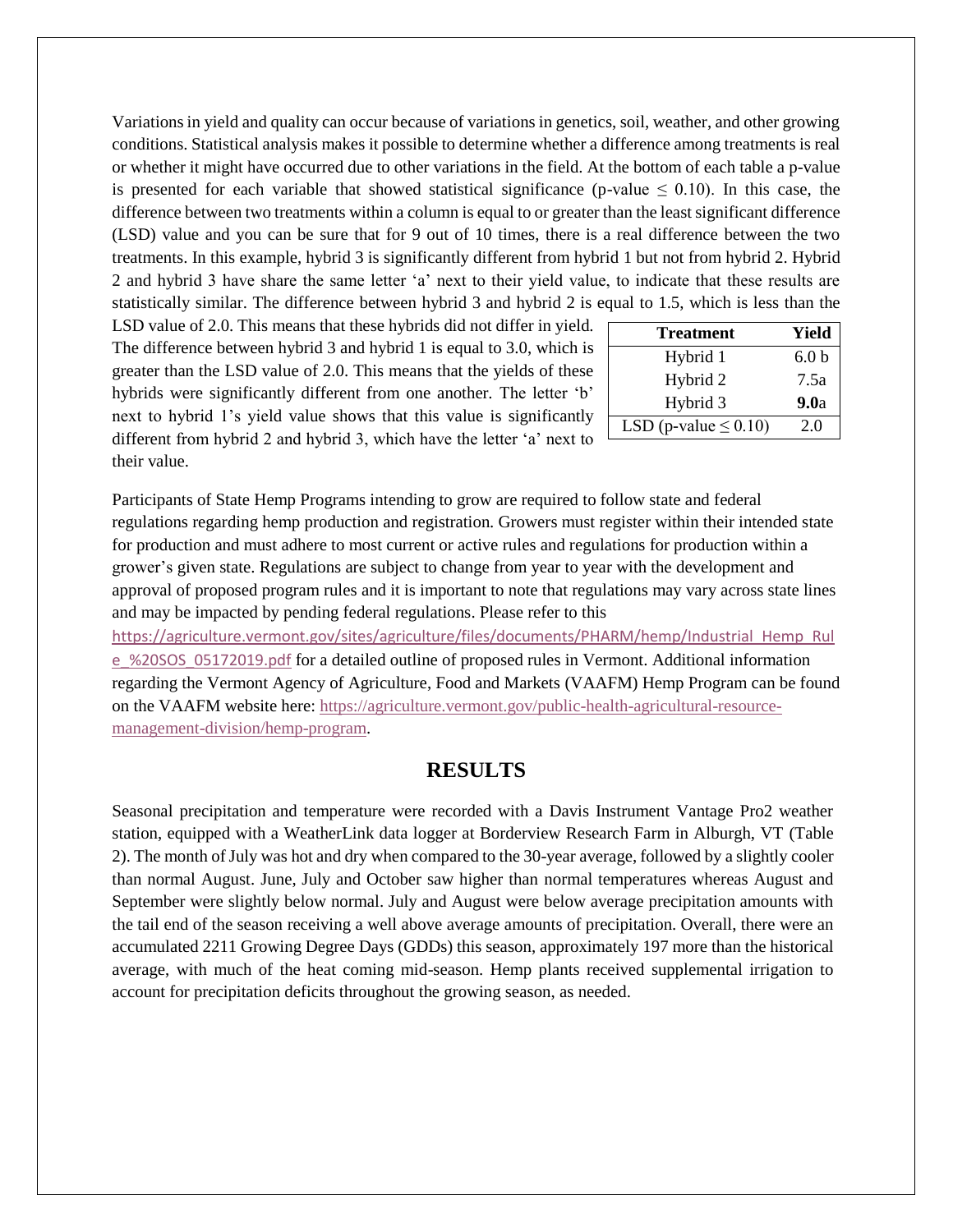| June  | July    | August  | September | October |
|-------|---------|---------|-----------|---------|
| 69.2  | 73.5    | 68.3    | 60.0      | 50.8    |
| 0.84  | 2.84    | $-0.53$ | $-0.62$   | 0.14    |
|       |         |         |           |         |
| 1.71  | 2.34    | 3.50    | 3.87      | 3.85    |
| 0.33  | $-1.81$ | $-0.41$ | 0.23      | 1.88    |
|       |         |         |           |         |
| 446   | 716     | 568     | 335       | 146     |
| $-29$ | 76      | $-13$   | 17        | 146     |
|       |         |         |           |         |

**Table 2. Seasonal weather data collected in Alburgh, VT, 2019.**

Based on weather data from a Davis Instruments Vantage Pro2 with WeatherLink data logger. Historical averages are for 30 years of NOAA data (1981-2010) from Burlington, VT.

Whole plant weight, bud weight, stem, weight and leaf weight were all measured at harvest to evaluate the growth characteristics of Boax variety under indoor and outdoor growing conditions(Table 3). Throughout each of these evaluated characteristics there were no observed, significantly different metrics across the board. While differences were not significant, indoor treatment did appear to have overall heavier plants at 25.2 lbs plant<sup>-1</sup> compared to outdoor treatment at 21.3 lbs plant<sup>-1</sup> in addition to greater wet bud weight, stem weight, and leaf weight. This also impacted overall ratios of plant material where the outdoor treatments had the lowest stem weight at 6.65 lbs plant<sup>-1</sup> and highest Bud: stem and Leaf: stem ratios at 1.3.

#### **Table 3. Hemp plant growth metrics, Alburgh, VT, 2019.**

| <b>Treatment</b>  | <b>Whole plant</b><br>weight | Wet bud weight        |           | <b>Stem weight</b>              |           | Leaf weight                      |           | <b>Bud:stem</b> | Leaf:stem |
|-------------------|------------------------------|-----------------------|-----------|---------------------------------|-----------|----------------------------------|-----------|-----------------|-----------|
|                   | lbs plant-1                  | <b>lbs</b><br>plant-1 | % total   | <b>lbs</b><br>plan <sup>1</sup> | % total   | <b>lbs</b><br>plant <sup>1</sup> | $%$ total |                 |           |
| <b>Indoor</b>     | 25.2                         | 8.00                  | 32.4      | 8.25                            | 32.1      | 8.90                             | 35.4      | 1.0             | 1.1       |
| Outdoor           | 21.3                         | 6.85                  | 34.7      | 6.65                            | 29.6      | 7.78                             | 35.7      | 1.3             | 1.3       |
| LSD(0.10)         | <b>NS</b>                    | <b>NS</b>             | <b>NS</b> | <b>NS</b>                       | <b>NS</b> | NS                               | NS        | NS              | <b>NS</b> |
| <b>Trial mean</b> | 23.2                         | 7.43                  | 33.5      | 7.45                            | 30.9      | 8.34                             | 35.6      | 1.2             | 1.2       |

The top performing treatment (p=0.10) is shown in **bold**.

 $NS$  – There was no statistical difference between treatments in a particular column ( $p=0.10$ ).

At harvest a composite subsample of flower material was collected from each plot and dried down to determine flower dry matter and calculate dry matter flower yields (Table 4). Indoor growing conditions had a higher flower dry matter at 21.1% compared to outdoor conditions at 18.9%, but differences were not statistically different. While there were not differences in wet bud weights between treatments, there were differences in dry matter hemp flower yields between indoor and outdoor treatments. Indoor treatment had a dry matter yield of 1.67 lbs plant-1 compared to outdoor treatment at 1.48 lbs plant-1 with a trial mean of 1.48 lbs plant<sup>-1</sup>. On a per acre basis, indoor treatments yielded 3163 lbs ac<sup>-1</sup> compared to outdoor at 2451 lbs ac<sup>-1</sup>. Unmarketable flower differences were not statistically significant for the trial yet slightly higher amounts were observed in the outdoor treatments, likely as a result of wind damaged, split plants and greater soil exposure compared to those grown under the high tunnel.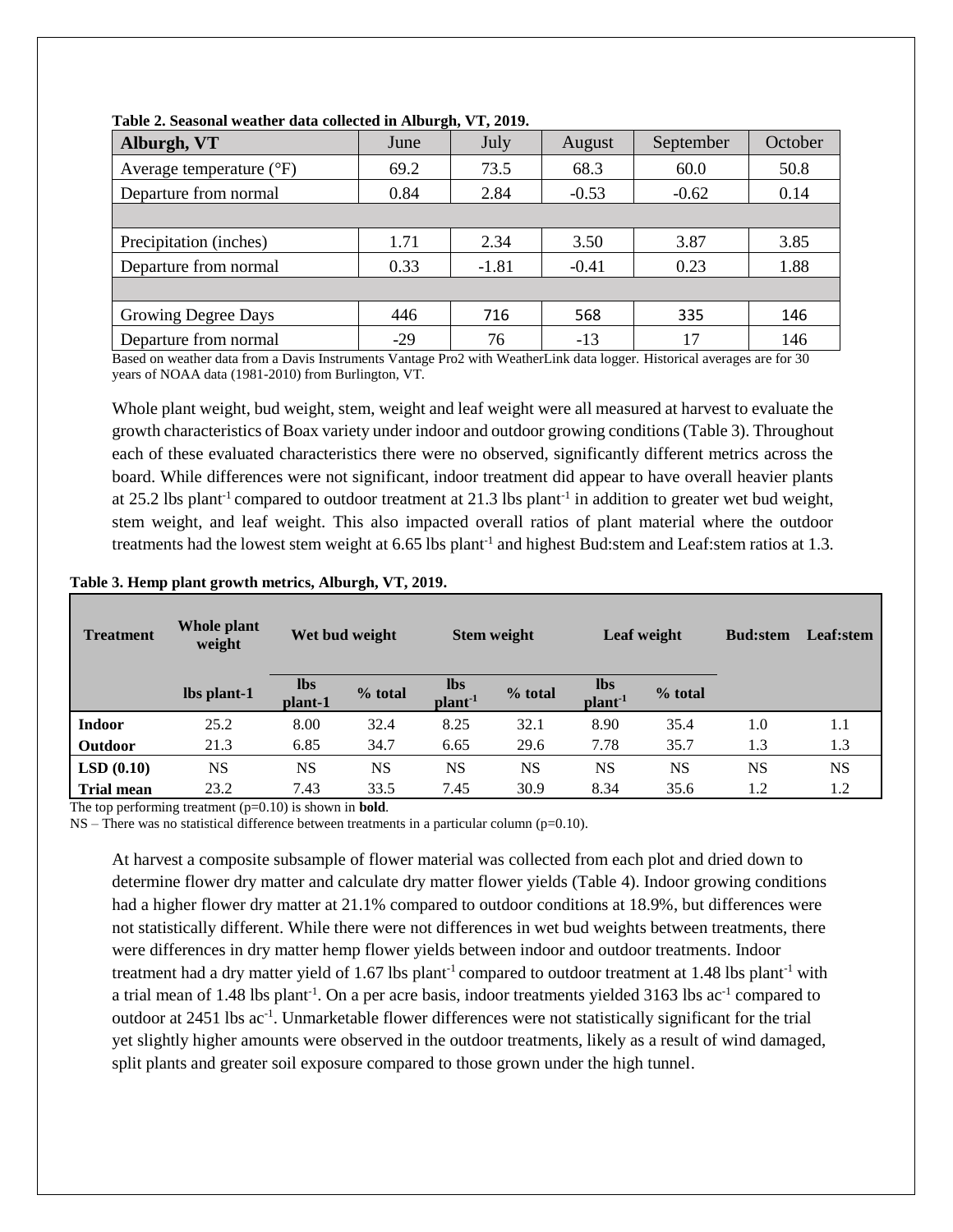|                   | <b>Flower</b> dry |                   |                         | Yield at 8%<br>moisture |                   |                                  |  |
|-------------------|-------------------|-------------------|-------------------------|-------------------------|-------------------|----------------------------------|--|
| <b>Treatment</b>  | matter            |                   | Dry matter flower yield |                         |                   | <b>Unmarketable flower yield</b> |  |
|                   | $\frac{0}{0}$     | $\ln \frac{1}{2}$ | $\ln$ acre <sup>1</sup> | $\ln$ acre <sup>1</sup> | $\ln \frac{1}{1}$ | $\ln$ acre <sup>1</sup>          |  |
| <b>Indoor</b>     | 21.1              | 1.67              | 2910                    | 3163                    | 0.125             | 218.5                            |  |
| <b>Outdoor</b>    | 18.9              | 1.29              | 2255                    | 2451                    | 0.209             | 364.6                            |  |
| LSD(0.10)         | NS                | 0.36              | 628                     | 683                     | <b>NS</b>         | <b>NS</b>                        |  |
| <b>Trial mean</b> | 20.0              | l.48              | 2582                    | 2807                    | 0.180             | 292                              |  |

#### **Table 4. Hemp flower bud yield, Alburgh, VT, 2019.**

The top performing treatment (p=0.10) is shown in **bold**.

 $NS$  – There was no statistical difference between treatments in a particular column (p=0.10).

**†** Dry matter yield is reported at 0% moisture.

At harvest, a composite sample from each production system (indoor versus outdoor) was analyzed for Total CBD and Total THC percentage by the Nutraceuticals Science Laboratory (Waterbury, VT). Results for cannabinoids are on a dry matter basis (0% moisture). Total CBD was highest for plants grown under indoor conditions yet the difference between indoor and outdoor grown plants for Boax variety was not significant. Indoor treatment plants showed total potential CBD of 16.8% compared to outdoor plants at 13.9%, with a trial average of 15.3 (Table 5). There was a significant difference between indoor and outdoor conditions for total potential THC with indoor conditions having a higher percentage at 0.614% compared to outdoor conditions at 0.482%.

Both indoor and outdoor growing systems produced hemp that was compliant with [Vermont State Hemp](https://agriculture.vermont.gov/sites/agriculture/files/documents/PHARM/hemp/Industrial_Hemp_Rule_%20SOS_05172019.pdf)  [Regulations](https://agriculture.vermont.gov/sites/agriculture/files/documents/PHARM/hemp/Industrial_Hemp_Rule_%20SOS_05172019.pdf) for THC limits in the 2019 growing season. Acceptable potency for hemp in the State of Vermont is defined as one that has a Δ-9 THC concentration of 0.3% or less **and** a total potential THC concentration of 1.0% or less reported on a dry weight basis. Each condition in the trial also had a high ratio of CBD to THC with indoor condition at 27:1 and outdoor at 28:1. Each of the growing conditions within this trial would fall under the Type III definition for cultivars of *Cannabis sativa* L. where cultivars are CBD dominate and have a CBD:THC that is at least 20:1 under definitions proposed under Vermont Hemp Program Rules (5/17/19). Regulations can be found at

[\(https://agriculture.vermont.gov/sites/agriculture/files/documents/PHARM/hemp/Industrial\\_Hemp\\_Rule\\_](https://agriculture.vermont.gov/sites/agriculture/files/documents/PHARM/hemp/Industrial_Hemp_Rule_%20SOS_05172019.pdf) [%20SOS\\_05172019.pdf\)](https://agriculture.vermont.gov/sites/agriculture/files/documents/PHARM/hemp/Industrial_Hemp_Rule_%20SOS_05172019.pdf)

#### **Treatment Total potential CBD Total potential THC ‡ % weight % weight Indoor** 16.8 **0.614 Outdoor** 13.9 0.482 **LSD (0.10)** NS .120 **Trial mean** 15.3 0.548

#### **Table 5. Hemp flower cannabinoids, Alburgh, VT, 2019.**

The top performing treatment (p=0.10) is shown in **bold**.

 $NS$  – There was no statistical difference between treatments in a particular column ( $p=0.10$ ).